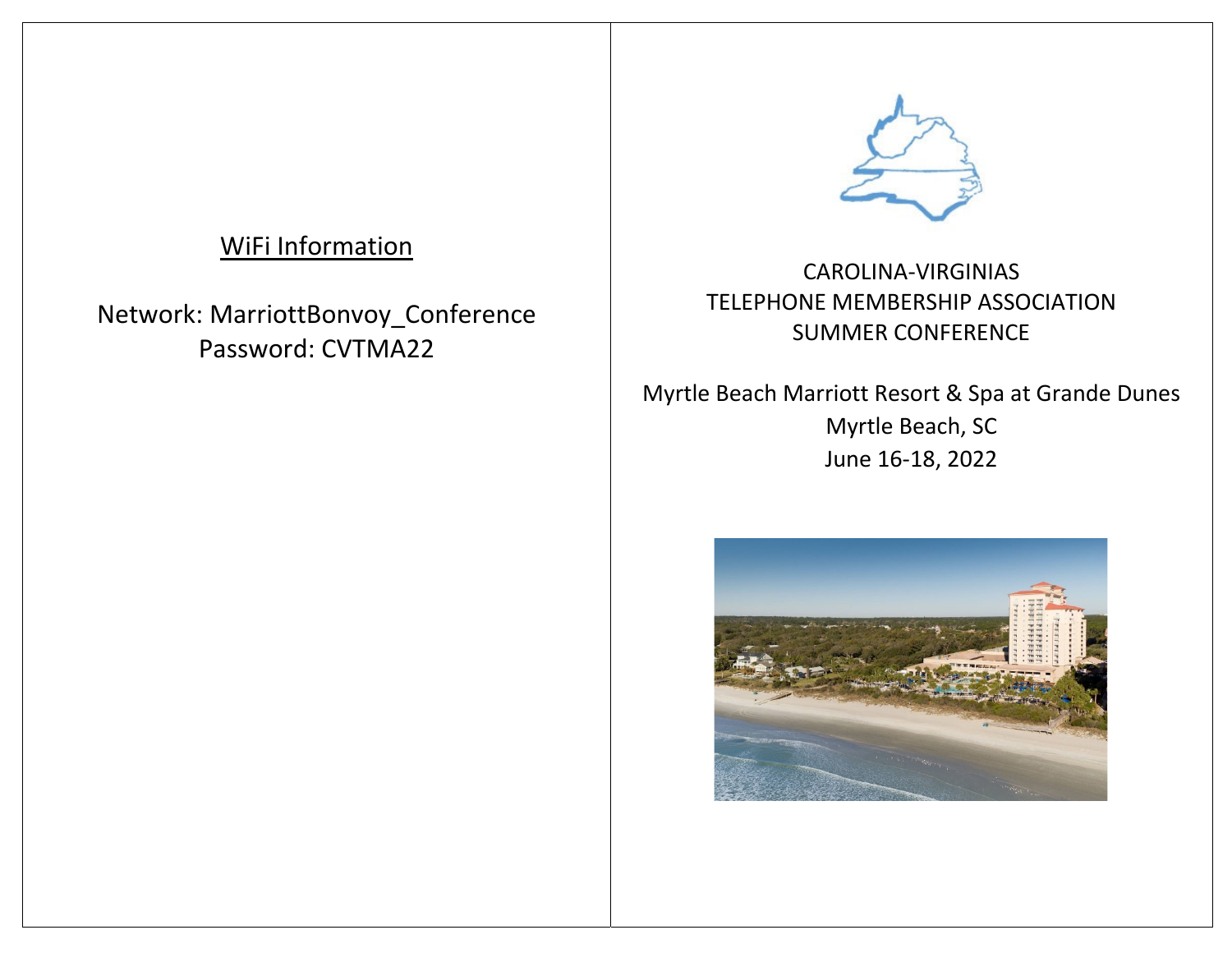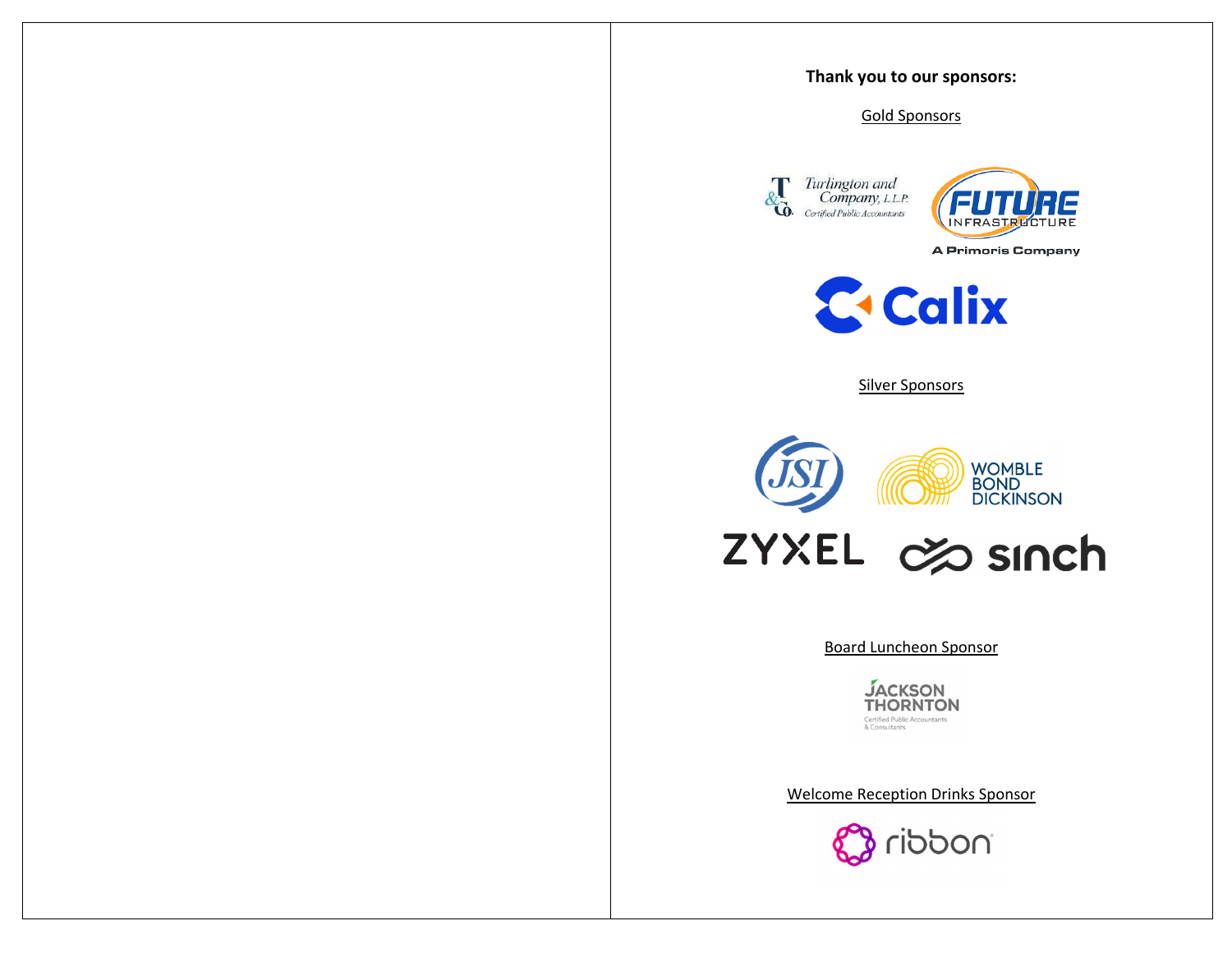# Carolina‐Virginias Telephone Membership Association

#### Officers

President, Scott Sherman, Hardy Telecommunications Vice President, Greg Sapp, Citizens Telephone Secretary‐Treasurer, Whitney King, ATMC Assistant Secretary‐Treasurer, Kim Shepherd, SkyLine TMC Immediate Past President, William Joe Allen, Randolph Communications

#### Board of Directors

ATMC – Keith Holden, Whitney King Buggs Island Telephone Cooperative – Michele Taylor, Jerry Jones Citizens Telephone Cooperative – Greg Sapp, Shelby Quesenberry Hardy Telecommunications – Scott Sherman, Greg Zirk Pembroke Telephone Cooperative – Jason Dudding, Leon Law Randolph Communications – Kim Garner, Mel Nunn Scott County Telephone Cooperative – William Franklin, John Kilgore SkyLine Telephone Membership Corporation – Kim Shepherd, R.C. Mitchell Star Telephone Membership Corporation – Jeff Nethercutt, Thurman Smith Surry Telephone Membership Corporation – Richie Parker, Gary Brown Wilkes Telecommunications – Eric Cramer, Jimmie Church Yadtel – Ken Mills, Michael Howard

#### Program Committee Sites Committee

Scott ShermanElaine Cook JudithJohn Ferguson Jerry Jones **Kim Garner** Robert HesterMichael HowardJim Shepherd Jon Vest

 (Chair) Kim Shepard (Chair) Judith Barnes Imogene Hardy Whitney King Becki RiceD.C. Smith

## **Summer Conference Agenda**

#### **Thursday, June 16**

| $9:00$ a.m. $-1:00$ p.m. | Manager's Meeting - Tides 2              |
|--------------------------|------------------------------------------|
| $4:00$ p.m. $-5:30$ p.m. | Registration - Group Registration Alcove |
| 5:30 p.m. $-7:00$ p.m.   | Welcome Reception - Atlantic 5           |
|                          | Dinner on your own                       |

#### **Friday, June 17**

 $7:30 a.m.$ 8:00 a.m. – 9:30

 a.m. Registration – Group Registration Alcove a.m. Buffet Breakfast – Atlantic 4

**Steve Gilliland:** *Enjoy the Ride!* 9:45 a.m. – 12:00

0 p.m. **General Session – Atlantic 4** 

*The Fundamentals of Reading Financial Reports Camille Christiansen, Moss Adams Working With Your Community Partners to Ensure Community*

*Growth Equals Equitable Access*

*Kaleigh Cox, Fiber Homes Kris Ward, Focus Broadband Clifton Cheek, BCAR*

Door Prizes/Announcements

12:15 p.m. 1:30 p.m.

 p.m. CVTMA Board Meeting – Atlantic 8 p.m. Telco Director's Roundtable – Atlantic 5Dinner on your own

#### **Saturday, June 18**

7:30 a.m. 9:00 a.m.

 a.m. Buffet Breakfast – Atlantic 4a.m. General Session– Atlantic 4

*Hiring Trends*

*Lori Fischetti, NTCA Federal Policy Update Michelle Ly, NTCA Top of Mind: Broadband Funding and Working with State Broadband*

*Offices*

*Scott Sherman, Hardy Telecommunications, Inc. Keith Holden, Focus Broadband Greg Sapp, Citizens Telephone Cooperative*

 $11:15$  a.m.

Door Prizes/Announcements/Adjourn

## SAVE THE DATES!

CVTMA Fall Conference – October 18‐21, 2022 – Roanoke, VA CVTMA Annual Conference – June 15‐17, 2023 – Myrtle Beach, SC

# Eric